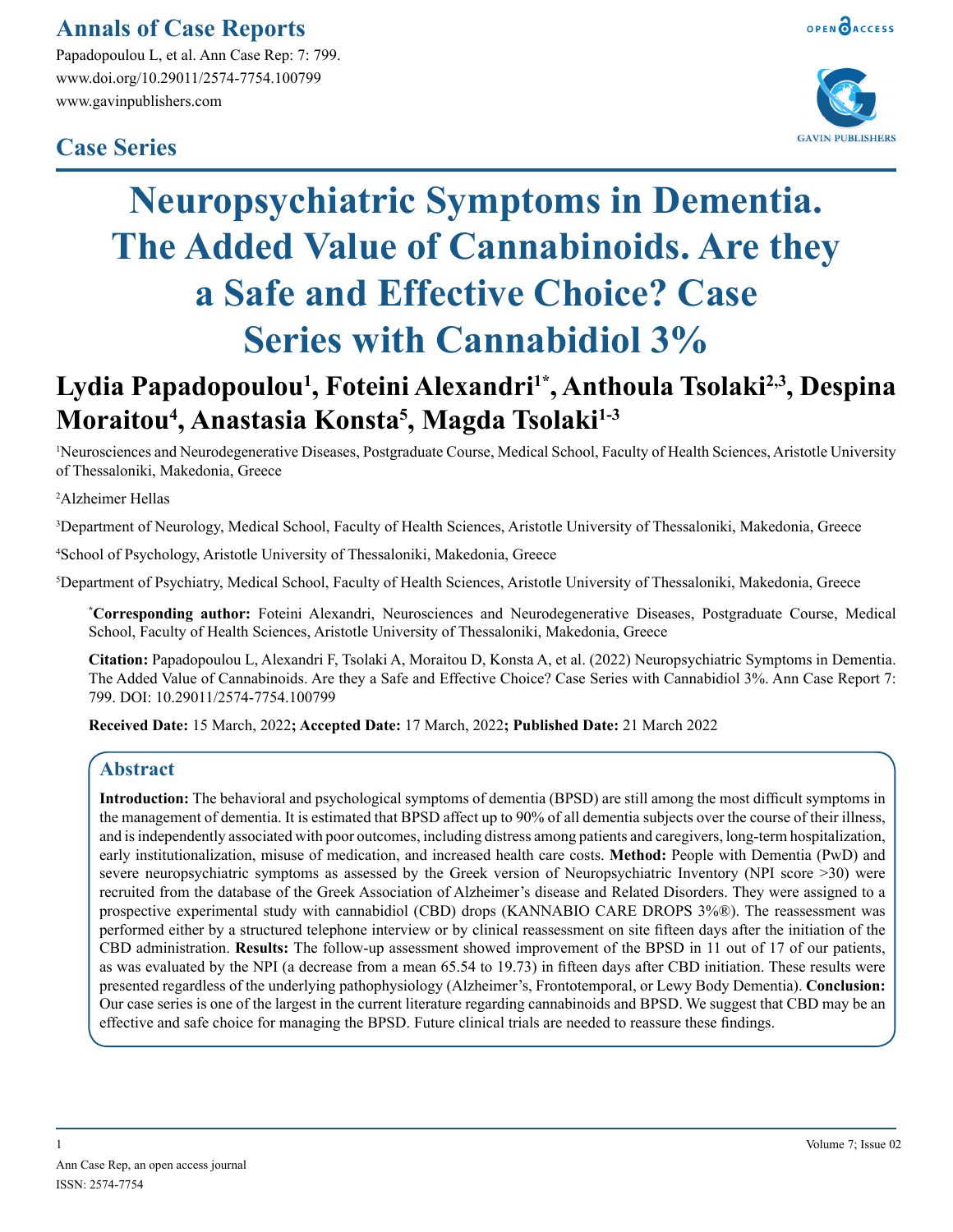**Keywords:** Cannabinoids; Dementia; Neurophychiatric symptoms; Cannabidiol; Behavioral and Psychological symptoms of Dementia (BPSD)

### **Introduction**

Over 50 million people worldwide were living with dementia in 2020. This number will almost double every 20 years, reaching 82 million in 2030 and 152 million in 2050 [1] (www.alzint.org). Whilst there have been limited success of clinical trials and disease modifying drugs, the behavioral and psychological symptoms of dementia (BPSD) are still among the most difficult symptoms in the management of PwD. BPSD includes emotional, perceptual, and behavioral disturbances [2]. It is estimated that BPSD affects over 90% of all dementia subjects over the course of their illness2, and is independently associated with poor outcomes, including distress among patients and caregivers, long-term hospitalization, early institutionalization, misuse of medication, and increased health care costs [3]. The prevalence of non-cognitive BPSD in patients with Alzheimer's Dementia (AD), which is the most common form of Dementia, is 56–98% in the community and up to 91–96% in hospitals or long-term care facilities [4]. BPSD are caused by brain circuitry disruptions, which are theorized to increase the PwD's vulnerability to 3 categories of triggers: those related to the (1) patient (e.g., pain, hunger, and infection), (2) caregivers (e.g., competing priorities, unrealistic expectations, and negative communications), and (3) environment (e.g., overstimulation and limited light exposure). Non-biological determinants of BPSD identified that pre-morbid neuroticism, premorbid post-traumatic stress disorder, and problematic caregiver communication styles contribute to BPSD [2]. The experts' opinion regarding the pharmaceutical management of BPSD has not been altered significantly during the last decades [5,6]. They recommend using an atypical antipsychotic for agitation associated with delirium, psychosis, aggression, or anger. They would also consider divalproex to manage anger with a risk of physical aggression. Selective serotonin reuptake inhibitors were recommended for the treatment of depression or anxiety in PwD. Benzodiazepines or atypical antipsychotics were viewed as shortterm options for acute anxiety. Trazodone was recommended for insomnia. Clinical experience has shown that BPSD with the above pharmaceutical options are not always effectively controlled, leaving the patient and his/her environment in an unbearable distress, and leading to faster institutionalization. Therefore, their use should be minimum, at low doses with slow titration [7]. It is also suggested that they should be removed as fast as possible after symptoms regulation with close monitoring [8]. Cannabinoids have been shown to have neuroprotective properties, reduce neuroinflammation, and enhance neurogenesis [9,10]. Evidence suggests that the utilization of marijuana products containing both Δ9-tetrahydrocannbinol (THC) and cannabidiol (CBD) or CBD

alone have been effective and safe for use in older people with agitation associated with dementia. Cannabinoids were shown to be well tolerated, with few short-term side effects. This effect differs from first-line medications utilized for BPSD, which can have unwanted side effects. However, the evidence is still weak and further research regarding the safety, efficacy, and variability of these products in older people is needed [11,12]. Our study presents seventeen patients with severe BPSD, not well controlled by common pharmaceutical choices that were assigned to the clinical protocol with CBD 3% extract of industrial cannabis, as a therapeutic approach. To our knowledge, this is the longest case series published with CBD 3% Industrial Cannabis extract for BPSD.

#### **Methodology**

This was a prospective experimental study. PwD from different origins (Alzheimer's, Lewy Body, Frontotemporal, Parkinson's Disease Dementia, and Down Syndrome) with severe BPSD as assessed by the Greek version of Neuropsychiatric Inventory (NPI score >30) were recruited from the database of the Greek Association of Alzheimer's Disease and Related Disorders (GAADRD). After a detailed informative discussion with their primary carer-givers and family members, they were assigned to an open clinical trial with CBD drops (KANNABIO CARE DROPS 3%®). The patient and the primary caregiver signed an informed consent. The CBD botanical Extract product [containing full spectrum organic hemp extract, premium organic extra virgin olive oil, natural terpenes and 300mg CBD+CBDa (1mg  $CBD+CBDa/drop$ , THC <0.2%] was supplied by the producer, KANABIO Social Cooperative Enterprise (SCE) for free for research purposes. The extract comes from biological cultures of industrial cannabis in Volos, Greece, produced and vialed in certified (ISO) laboratories in Greece and abroad. The patient received one drop t.i.d. with gradual titration to a maximum number of 10 drops daily (3 in the morning-3 in the afternoon-4 at night on the eighth day). The study protocol was approved by the bioethics committee of the Greek Association of Alzheimer's Disease and Related Disorders (protocol no 61/14-10-2020). The NPI reassessment was performed either by a trained psychologist with a structured telephone interview or by clinical reassessment on site fifteen days from the CBD initiation.

#### **Cases Patient #1**

A 76-year-old woman with AD and main symptoms abberant motor disturbances and appetite/eating changes visited the Day Care Centre of the GAADRD. The most recent neuropsychological assessment was on 12/10/2020 (MMSE: 5 HAMILTON:5, FRSSD from her caregiver: 30, and the NPI on 20/11/2020 was 42). The patient was treated with metformin 850mg, Levothyroxine 25mg, Aniracetam 1500 mg, Clopidogrel 75mg q.d., Donepezil 5mg q.d., Memantine 10mg b.i.d., Folic acid 5mg q.d., hydroxocobalamin Inj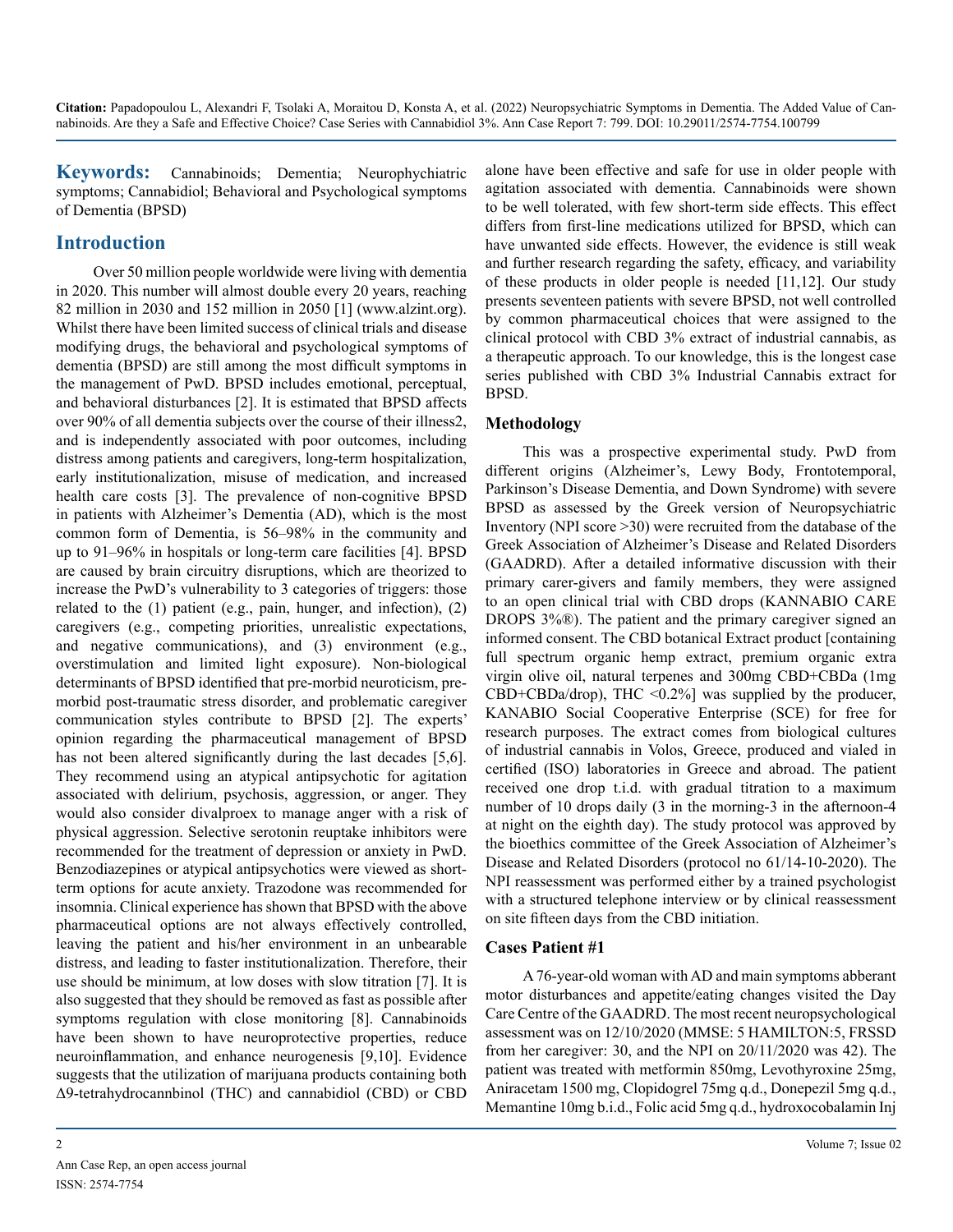IM and cholecalciferol 25.000IU/ week per os, with no significant effect on her behavioral symptoms. Non-pharmacological therapies such as physical activity, music therapy, and reminiscence therapy and psychoeducational intervention had modest effects on her behavior. The patient initiated CBD 3 % on 20/11/2020 and they titrated CBD to 10 drops/day according to protocol. The patient's daughter reported significant improvement, especially of the abberant motor disturbances. On 2/1/2021, the NPI was decreased to 16. In particular, the patient was noted to have better orientation inside the house, not going outside, and proper use of the toilet.

#### **Patient #2**

Α 78-year-old man with AD and main symptoms agitation, depression, anxiety, irritability as well as nighttime sleep disturbance visited the Day Care Centre of the GAADRD. The most recent neuropsychological assessment was on 22/09/2020 (MMSΕ:20, HAM:1, FRSSD:7) and the NPI on 23/11/2020 was 36. His medical treatment consisted of Bromazepam 3mg q.d., Atorvastatin 20mg q.d., Irbesartan- hydrochlorothiazide 150/12,5 q.d., Hydroxyzine dihydrochloride 25mg q.d., cholecalciferol 25.000IU/ week, Donepezil 5mg q.d. He was previously treated with paroxetine, but at his last examination, he had no depressive symptoms. However, neither medications nor non-pharmacological treatments had positive outcomes in the above BPSD. The patient initiated CBD 3% on 23/11/2020 and they titrated the dose to 10 drops/day, according to protocol. The patient's caregiver referred to a significant improvement, especially on anxiety and depression symptoms, and the NPI was decreased significantly from 36 to 7 on 2/12/2020.

#### **Patient #3**

Τhis is a 72-year-old man with Parkinson's disease Dementia (PDD) with main symptoms anxiety, apathy, irritability, hallucinations-delusions and night time sleep disturbance. The most recent neuropsychological assessment was on 9/9/2020 (MMSE: 22, HAM: 28, FRSSD from Caregiver: 16) and the NPI on 26/11/20 was 48. His medical treatment at this point consisted of Rivastigmine TTS 9.5mg/24h q.d., Memantine 10 b.i.d., Levodopa-Benserazide, Escitalopram 20 1x1, Folic acid 5, pitavastatin 2mg q.d., Aspirin/Clopidogrel 100/75mg, Metoprolol, Vortioxetine 5mg q.d. He was previously treated with olanzapine, quetiapine, prazepam, trazodone, and venlafaxine in an effort to ameliorate BPSD. He also participated in non- pharmacological interventions. However, all these interventions did not reduce the negative behavioral symptoms. The patient initiated CBD 3 %, on 23/11/2020 and they titrated the dose to 10 drops/day according to protocol. Even though the patient's primary caregiver reported presence of hallucinations and delusions, they claimed a significant improvement in anxiety, apathy, irritability and nighttime sleep disturbance, with a decrease of NPI from 48 to 34 on 15/12/2020.

#### **Patient #4**

An 86-year-old woman with Lewy Body Dementia (LBD) and main BPSD symptoms agitation, depression, anxiety, irritability as well as nighttime sleep disturbance visited the Day Care Centre of the GAADRD. The most recent neuropsychological assessment was on 21/09/2020 (MMSΕ: 14, HAMILTON: 12, FRSSD from her caregiver: 17) and the NPI on 31/12/2020 was 64. The interventional program comprised of pharmacological (Alprazolam 0.25mg b.i.d., Rivastigmine TTS 9.5mg/24h q.d., Atorvastatin 20mg, Metformin 850mg, Μemantine 10mg b.i.d., Sertraline 100mg q.d., Metoprolol, cholecalciferol 25.000IU/ week, hydroxocobalamin inj IM, Amlodipine 5mg q.d., Hydroxyzine dihydrochloride 25mg b.i.d) and non-pharmacological interventions. She was previously treated with haloperidol, quetiapine, pipamperone, risperidone, alprazolam, and sulpiride in an effort to ameliorate the BPSD. However, all these interventions did not reduce the behavioral symptoms. The patient initiated CBD 3 %, on 03/12/2020 and they titrated the dose to 10 drops/day, according to protocol. On 5/1/2021, the NPI decreased from 64 to 28 and the patient was calm on 10 drops/day.

#### **Patient #5**

A 75-year-old man with Frontotemporal Dementia (FTD) and main BPSD symptoms agitation, delusions, anxiety, irritability and abnormal abberant motor disturbances visited the Day Care Centre of the GAADRD. The most recent neuropsychological assessment was on 28/02/2020 (MMSΕ: 3, HAMILTON: 18, FRSSD from his caregiver: 26) and the NPI on 28/12/2020 was 86. The patient was treated with Nebivolol 5mg q.d., Rivastigmine TTS 13,3mg/24h, Magnesium-Potassium, hydroxocobalamin inj IM, Quetiapine 25 t.i.p. He was previously treated with citalopram. However, these medications had no positive outcomes. The patient initiated on CBD 3% on 28/12/2020 and they titrated the dose to 10 drops/day, according to protocol. On 30/1/2021 the NPI was remarkably decreased from 86 to 9. Apart from some mild abberant motor disturbances, the patient's primary caregiver reported improvement, especially on the patient's agitation, delusions/ hallucinations, anxiety, irritability and behavioral disinhibition.

#### **Patient #6**

A 73 -year-old man with severe AD and main symptoms hallucinations-delusions, depression, nighttime sleep disturbance and apathy visited the Day Care Centre of GAADRD. The most recent neuropsychological assessment was on 31/07/2020 (MMSE:8, FuCAS:94, GDS:0, SAST:15, ΝPI:39, CDR:14, ADCS-ADL:31, ROCFT:13). However, the NPI on 15/12/2020 was 57 and his family asked for help. His medical treatment consisted of Quetiapine 25mg t.i.d., Memantine 20mg q.d. and Insulin for Diabetes Mellitus. He was previously treated with citalopram, venlafaxine, risperidone and mirtazapine. Neither the above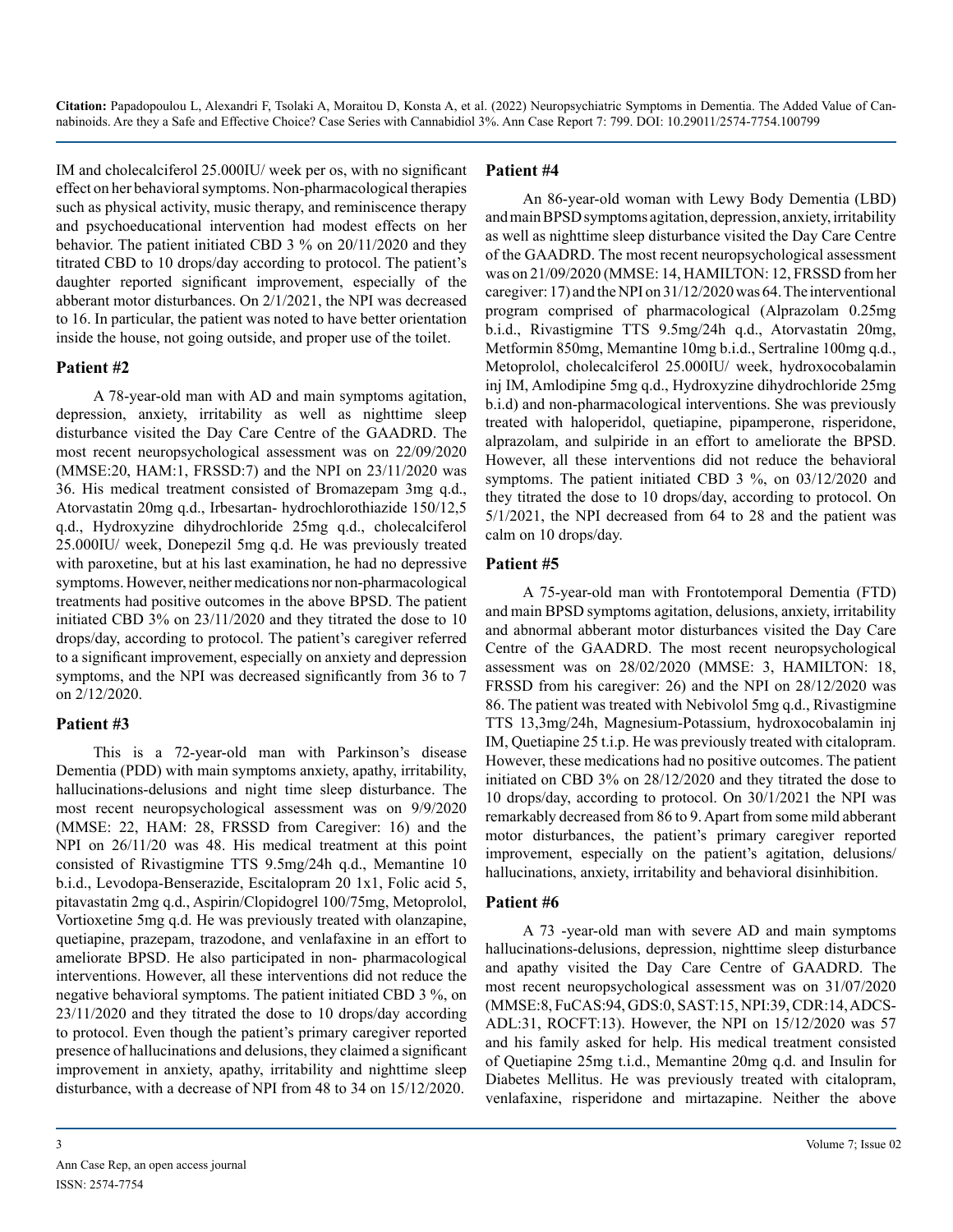medications nor common non- pharmacological interventions had positive outcomes for his BPSD. The patient initiated on CBD 3% on 5/1/2020 and they titrated the dose to 10 drops/day, according to protocol. On 31/01/2021, the patient's caregiver stated that he was calmer and had an improvement in his sleep, with a considerable decrease of NPI from 57 to 24.

#### **Patient #7**

A 78-year-old man with ΑD and main BPSD symptoms hallucinations, agitation, anxiety, depression, disinhibition, appetite/eating changes and night time sleep disturbance visited the Day Care Centre of the GAADRD. The most recent neuropsychological assessment was on 11/12/2020 (MMSE: 21, HAM: 14, NPI: 18) and the NPI on 5/1/2021 was 92. His medical treatment consisted of Metformin 850mg, Atorvastatin 20mg q.d., Bromazepam 3mg q.d., Hydroxyzine dihydrochloride 25mg t.i.d, Homotaurine t.i.d., Donepezil 5mg, q.d., and Quetiapine 25mg q.d. He also participated in non-pharmacological interventions. He was previously treated with venlafaxine and amitriptylineperphenazine. However, all the above interventions did not reduce the behavioral symptoms. The patient initiated on CBD 3 %, on 5/1/2020 and they titrated the dose to 10 drops/day, according to protocol. The primary caregiver reported significant improvement in almost all the behavioral symptoms and the NPI was decreased from 91 to 31 on 20/1/2021.

#### **Patient #8**

A 58-year-old man with FTD and main BPSD symptoms agitation, depression and apathy visited the Day Care Centre of the GAADRD. His neuropsychological assessment on 7/01/2021 was: MMSE: 28, MoCA: 23, CDR: 3, FRSSD Caregiver: 14, FRSSD Patient: 5 and the NPI on 07/01/2021 was 16, however with intense agitation. The patient was treated with Memantine 10mg b.i.d, Nebivolol 5mg q.d., Escitalopram 20mg q.d., Aniracetam, Sach 1500mg q.d., Hydroxyzine dihydrochloride 25mg q.d. and with non-pharmacological interventions. He was previously treated with citalopram, risperidone, and mirtazapine. Patient initiated CBD 3 %, on 7/1/2021. They titrated the dose to 10 drops/day, according to protocol. Τhe NPI on 30/1/2021 was 26 and the primary caregiver reported a significant improvement in patient's mood. However, the symptoms of apathy and the occasionally present hallucinations-delusions remained unchanged.

#### **Patient #9**

A 75-year-old man with PDD and main BPSD symptoms delusions, depression, anxiety, abberant motor disturbances and nighttime sleep disturbance visited the Day Care Centre of the GAADRD. The most recent neuropsychological assessment was on 25/2/2020 (MMSE: 22, GDS: 2, FRSSD from his caregiver: 14) and the NPI on 5/1/2021 was 84. The medical treatment contained Cholecalciferol 2000IU q.d., hydroxocobalamin inj IM, Levodopa-Carvidopa-Entacapone occasionally, Rasagiline 1mg q.d., Sertraline 100mg q.d., Pravastatin/fenofibrate 40/160mg q.d. However, neither medications nor non-pharmacological treatments had positive outcomes. The patient initiated on CBD 3% on 11/01/2021. They titrated the dose according to the protocol. On 20/01/2021, the NPI decreased from 84 to 14. The patient's caregiver stated a general improvement, especially on the patient's sleep and abberant motor disturbances. Moreover, she mentioned that patient's pain was also reduced and thus reduced the need for painkillers. However, because the patient would get excessively sleepy during the day, the dose was decreased in the morning hours.

#### **Patient #10**

A 94-year-old woman with AD and main BPSD symptoms delusions, irritability, abberant motor disturbances, appetite/ eating changes and nighttime sleep disturbance visited the Day Care Centre of the GAADRD. Her recent neuropsychological assessment on 22/12/2020: MMSE: 15, HAMILTON: 32, FRSSD from the caregiver: 22) and the NPI on 04/01/2021 was 58. The patient was treated with Hydroxyzine dihydrochloride 25mg q.d., Citalopram 20mg q.d., Memantine 10 b.i.d., Betahistine 8mg t.i.d., Folic Acid 5mg q.d., cholecalciferol 25.000IU/ week, Alphatocopherol acetate 10mg q.d., glyceryl trinitrate q.d., Donepezil 10mg q.d., Diltiazem, Simvastatin 20mg q.d., Irbesartan 150mg q.d. She was previously treated with mirtazapine and bromazepam. She also participated in non-pharmacological interventions. However, neither medications nor non-pharmacological treatments had positive outcomes. The patient initiated on CBD 3% on 04/01/2021. They titrated the dose according to the protocol. On 13/01/2021, the NPI was impressively decreased to 3 and the caregiver mentioned great improvement in all the behavioral symptoms. The patient was very calm, but sometimes she became lethargic.

#### **Patient #11**

An 83-year-old woman with AD/ Depression and main BPSD symptoms agitation, anxiety, irritability and nighttime sleep disturbance visited the Day Care Centre of the GAADRD. Her latest neuropsychological assessment was on 7/01/2021 (MMSE: 23, HAMILTON: 14, FRSSD from the caregiver: 7) and the NPI on 7/1/2021 was 46. Her medical treatment consisted of rivastigmine 2mg/ml syr. 3ml b.i.d., pramipexole 0.18mg t.i.d., empagliflozin 10mg q.d., valsartan -hydrochlorothiazide el 150mg/12.5mg, metoprolol 5mg q.d., rosuvastatin 5mg q.d., clopidogrel 75mf q.d., glimepiride 4mg 1/2tb q.d., INN-insulin degludec/liraglutide 100U+ 3.6mg/ml q.d., Oxybutynin hydrochloride 5mg q.d., pantoprazole 40mg q.d., solifenacin 5mg q.d. She was previously treated with Flunitrazepam, Sertraline and Hydroxyzine dihydrochloride. She also participated in non-pharmacological interventions. However, all the above interventions did not manage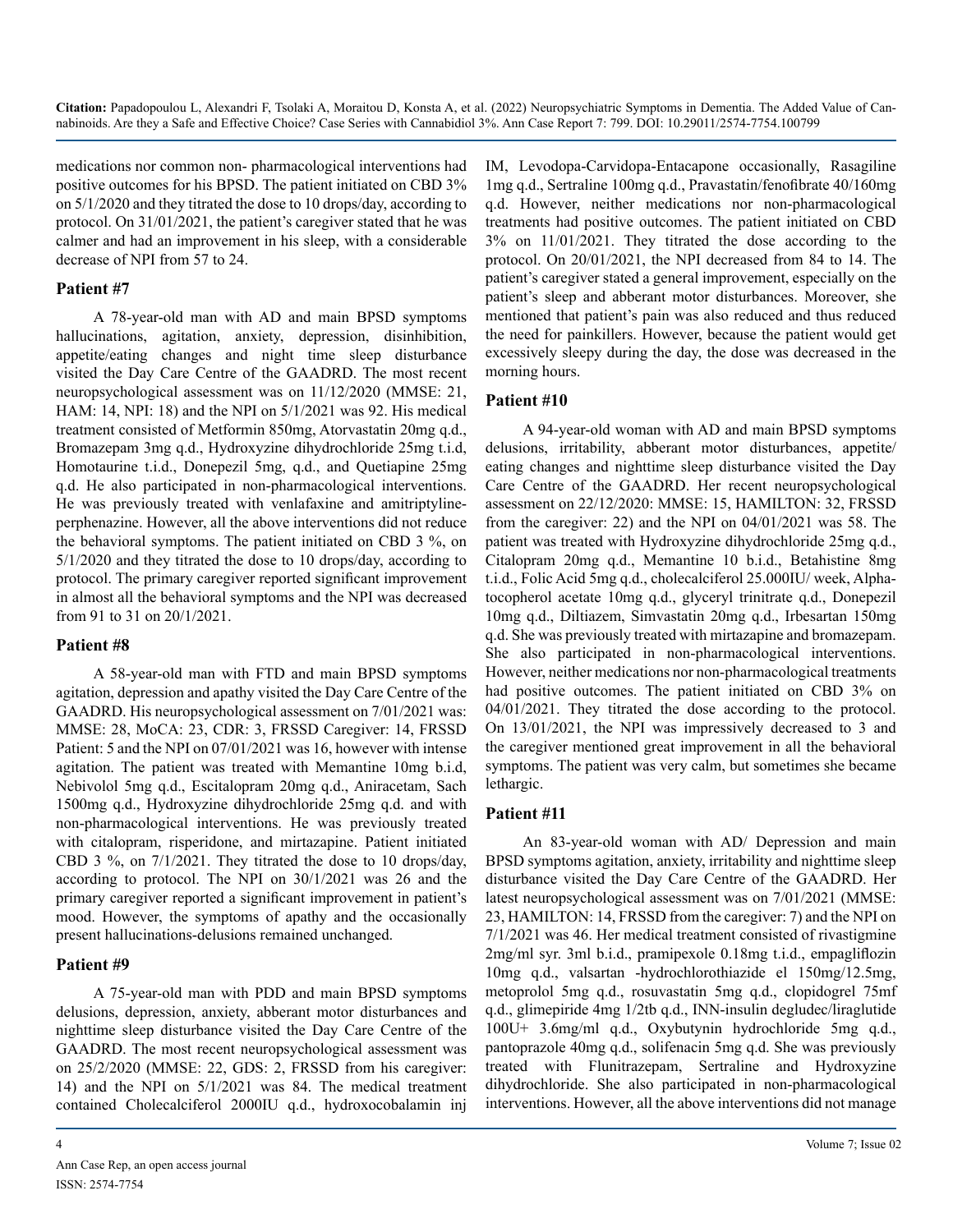the behavioral symptoms. The patient initiated on CBD 3 %, on 07/01/2021. They titrated the dose according to the protocol. On 20/01/2021, the NPI was decreased from 46 to 16. The caregiver mentioned the patient was very calm, stopped crying and her sleep got better.

#### **Patient #12**

A 79-year-old woman with AD and main BPSD symptoms agitation, irritability, apathy, appetite/eating changes and nighttime sleep disturbance visited the Day Care Centre of the GAADRD. Her latest neuropsychological assessment was on 22/12/2020 (MMSE: 0, HAMILTON: 13, FRSSD from her caregiver: 26 and NPI: 33). Her medical treatment included Memantine 10mg bid and Donepezil 10 mg qd. She was previously treated with Citalopram and Hydroxyzine Dihydrochloride without any response. The patient initiated CBD 3 %, on 30/12/2020. Unfortunately, they stopped due to side effects. They stopped even after the second attempt on 13/1/2021 because the patient became very aggressive and anxious. The patient lives in an island far away from our Day Center and her family had no opportunity to communicate with us because of COVID-19 in order to understand what were the problems with CBD.

#### **Patient #13**

A 60-year-old man with Dementia Down Syndrome and epilepsy, with main symptoms hallucinations-delusions, depression, anxiety, apathy, irritability and nighttime sleep disturbance visited the Day Care Centre of the GAADRD. The most recent neuropsychological assessment was on 3/10/2019 (MMSE: 0, HAMILTON: 12, FRSSD from his caregiver: 33) and the NPI was 72 on 18/12/2020. The patient was treated with Hydroxyzine dihydrochloride 25mg 1x3, Rosuvastatin 20mg qd, Rivastigmine patch 9,5mg qd, Memantine 10mg b.i.d., Quetiapine 25mg q.d., Calcium gluconate q.d., Co Q10 q.d., Levothyroxine 75mg q.d., Risperidone 1mg q.d., Mirtazapin 30mg q.d., and Lamotrigine 100mg b.i.d. with no significant effect on his behavioral symptoms. He was previously treated also with paroxetine, alprazolam and citalopram. The patient initiated CBD 3 %, on 18/12/2020. They titrated the dose according to the protocol. The NPI on 5/1/2021 decreased from 72 to 12 with an improvement to his nighttime sleep disturbance. However, as the dose increased to 10 drops per day the patient has caregiver mentioned side effects such as agitation and one epileptic seizure, so the administration stopped on 12/1/2021.

#### **Patient #14**

Α 75-year-old woman with LBD and main BPSD symptoms, delusions, anxiety, irritability, abberant motor disturbances and appetite/eating changes visited the Day Care Centre of the GAADRD. The most recent neuropsychological assessment was

Medoxomil 20/12 q.d., Macrogol 13.3gr b.i.d., Vildagliptin-Metformin 50/100 q.d., Rivastigmine TTS 9,5 mg q.d., Levodopa-Benserazide (200+50mg) 1/2tb b.i.d, Citalopram 40mg q.d., Hydroxyzine dihydrochloride 25mg t.i.d. with no significant effect on her behavioral symptoms. The patient initiated CBD 3 %, on 09/12/2020. They titrated the dose according to the protocol only for 4 days. On 08/01/2021, the NPI was 71 and the caregiver stated that they did not notice any change in her behavior and they stopped CBD after 4 days, on 13/1/2021. However, it has to be emphasized that the patient did not have a 24/7 care- giver or family member by her side and they did not follow the protocol. **Patient #15** Α 74-year-old woman with AD and main symptoms anxiety,

on 09/12/2020 (MMSE: 17 HAM: 19, FRSSD from her caregiver: 27 and the NPI was 71). The patient was treated with Olmesartan

depression, sleep, appetite/eating changes and abberant motor disturbances visited the Day Care Centre of the GAADRD. The latest neuropsychological assessment was on 12/02/2020 (MMSE: 10, GDS: 1, NPI: 41, FRSSD from her caregeiver: 14) and the NPI on 05/01/2021 was 54. The patient was treated with Alendronate sodium trihydrate- Cholecalciferol 70 mg/ 140mcg, Calcium carbonate 500mg, Atorvastatin-ezetimibe 10/40mg, Donepezil 5mg q.d., Memantine 10mg b.i.d., with no significant effect on his behavioral symptoms. She was previously treated with bromazepam. The patient initiated on CBD 3 %, on 11/01/2021. They titrated the dose according to the protocol. Τhe caregiver on 20/01/2021 stated that they did not notice considerable change in her behavior as she was depressed and more anxious. The NPI was 52 and caregiver reported that they stopped CBD after 8 days, on 19/1/2021.

#### **Patient #16**

Α 94-year-old woman with LBD and main symptoms anxiety, nighttime sleep disturbance, apathy, irritability and lifting of suspensions visited the Day Care Centre of the GAADRD. The latest neuropsychological assessment was on 30/10/2020 (MMSE: 17, HAM: 18, FRSSD from her caregiver: 26) and the NPI on 11/1/2021 was 69. The patient was treated with Paracetamol, Rivastigmine 9.5/24h TTS, Hydroxyzine dihydrochloride 25mg t.i.d., Diacerein, Folic Acid 5mg q.d., hydroxychloroquine 200mg q.d., Omeprazole 20mg, cholecalciferol 25.000IU/ week, with no significant effect on her behavioral symptoms. The patient was previously treated with mirtazapine, diazepam, olanzapine, quetiapine, zolpidem in different periods in an effort to ameliorate the BPSD. The patient initiated on CBD 3 %, on 11/1/2021. They titrated the dose according to the protocol. Τhe caregiver on 20/01/2021 said that the patient was more anxious. In addition, they noticed high blood pressure. She stopped CBD after 3 days on 23/01.2021 due to the above side effects.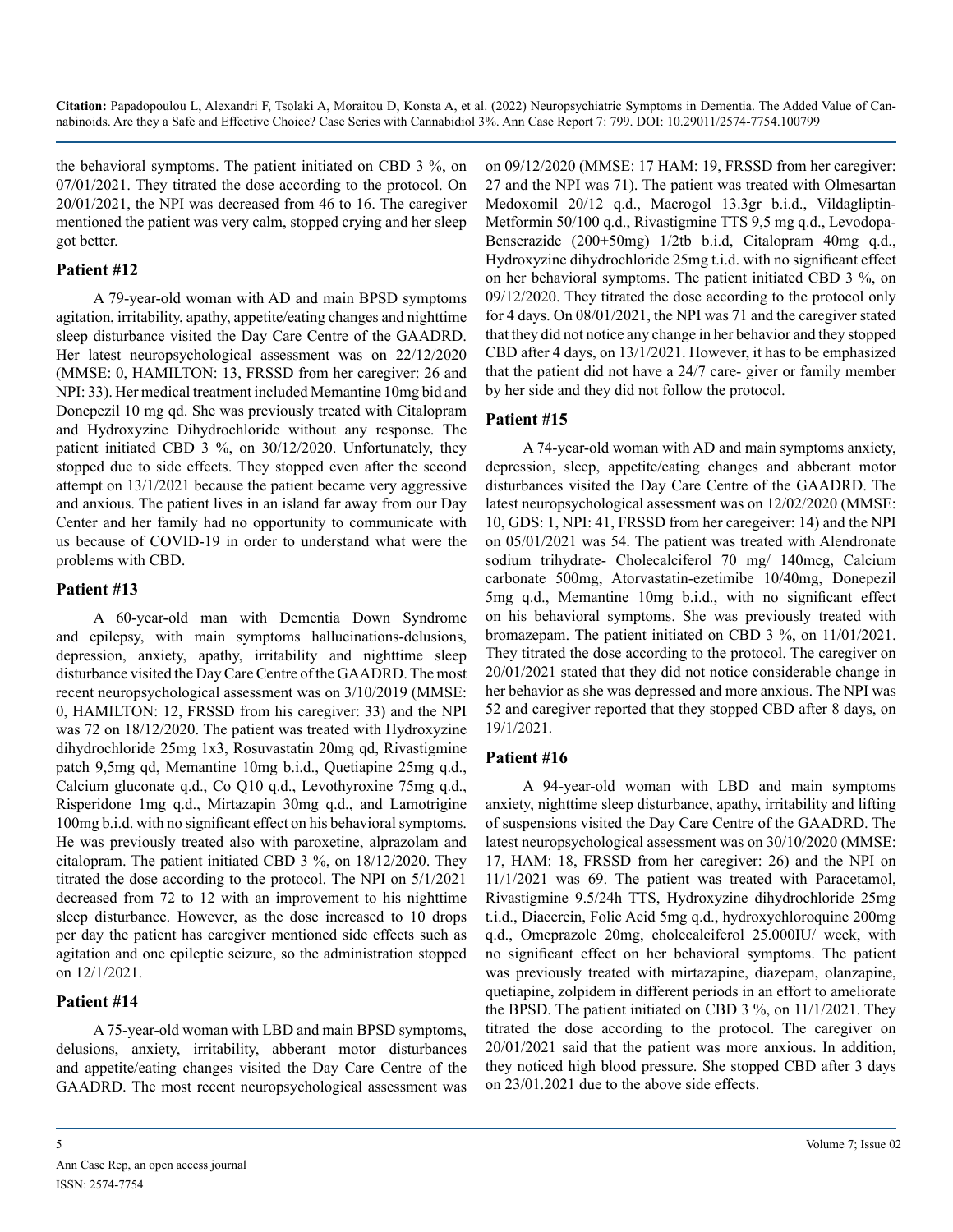#### **Patient #17**

A 64-year-old woman with FTD and main BPSD symptoms, abbe, depression, apathy, as well as hallucinations-delusions visited the Day Care Centre of the GAADRD. The most recent neuropsychological assessment was on 19/10/20 (FuCAS: 119, CDR: 16, ADCS-ADL: 9, FRSSD from her caregiver: 26) and the NPI on 28/12/2020 was 57. Her medical treatment consisted of Esomeprazole 40mg q.d., Pregabalin 150mg t.i.d., Trazodone 150mg q.d., Olanzapine 5mg q.d., biperiden b.i.d., Haloperidol 5mg b.i.d. She was also treated with levomepromazine previously. However, the above treatments had no positive outcomes. The patient initiated on CBD 3% on 31/12/2020. They titrated the dose according to the protocol. The patient's caregiver did not notice a significant important improvement and he stopped CBD administration after 20 days, as he mentioned the patient was disorganized. The NPI had a minimum decrease from 57 to 51 on 6/4/2021.

#### **Discussion**

To our knowledge, this is the largest case series regarding PwD with different forms of dementia (9 AD, 3 LBD, 2 FTD and 2 PDD, 1 Down Syndrome) with severe BPSD (NPI score >30), treated with CBD 3% extract of Industrial Cannabis. Our seventeen patients were 9 females and 8 males, with a mean age of 80, 70 years. Eleven out of the seventeen had a positive outcome with an average decrease of NPI from 65.54 to 19.73 in a very short time. The feedback of the families was also positive in most of the cases. We also observed a decrease of daily analgesic drug consumption and a referred rigidity reduction/ mobility improvement of a PDD patient. The most common adverse event was agitation and in few cases somnolence which was improved by removing or lowering the CBD dose. As described above, the least manageable symptoms with CBD were the perceptual disturbances. The cases that did not respond had various backgrounds (AD, LBD, FTD, and Down syndrome), so we cannot conclude regarding the underlying pathophysiology. Previous experimental studies with cannabis products have also observed positive results regarding the BPSD [13-15]. Few randomized controlled trials (RCTs) have focused on medical cannabis for the older adult population. Existing studies have small sample sizes  $(N \le 100)$  and indicate a lack of high-quality evidence for the efficacy and safety of medical cannabis for older adults [16], while only five [17-21] have been conducted with PwD. Three out of five had the BPSD as primary endpoints [17,18,21], and all of them used THC or its synthetic analogue (nabilone). On the other hand, CBD has been used as a treatment for psychiatric disorders and although available trials reported potential therapeutic effects, there is still limited evidence regarding the safety and efficacy of CBD for the treatment of psychiatric disorders of PwD [22].

So, what is the underlying theory indicating this treatment effect? Cannabis sativa L. has been used for decades for medical purposes. However, its clinical use has been limited due to the effects on the central nervous system and the possibility of drug abuse and addiction [23]. The plant exudes two principal components, Δ9- tetrahydrocannbinol (THC) and cannabidiol (CBD). The structure and configuration of CBD was discovered in the 60s and has gained particular attention due to the lack of psychotropic activity, its antipsychotic, anxiolytic, antiseizure, as well as anti- inflammatory properties and its excellent tolerability in humans. Cannabidiol exerts complex actions at multiple receptors within the endocannabinoid system (ECS). The ECS consists of cannabinoid receptors, endogenous ligands and enzymes within the brain and immune system. The two principal cannabinoid receptors are cannabinoid receptor type-1 (CB1) and cannabinoid receptor type-2 (CB2), both distributed throughout the brain with greater expression in the neocortex, basal ganglia, and hippocampus. The CB1/CB2 receptor systems have a mechanistic role in memory, appetite/eating changes, and stress response. Cannabidiol acts as a non-competitive antagonist at CB1 receptors and an inverse agonist at CB2 receptors. Cannabidiol inhibits the reuptake and enzymatic degradation of the endogenous cannabinoid anandamide (N-arachidonoylethanolamine or AEA), which has a well-established effect on neuronal/synaptic function. Cannabidiol also exerts agonistic activity at the 5- HT1a receptors. This action is hypothesized to mediate antidepressant, anxiolytic and cognitive effects [13,24-26].

BPSD are a significant problem in everyday clinical practice due to the prevalence, severity of symptoms, burden on the caregiver, and difficulties in treatment. Many existing clinical guides recommend the use of non-pharmacological methods as the first course of action, and that pharmacotherapy should be used as a secondary option or when there is severe presentation of symptoms. In practice, a range of drugs is used, although most are antipsychotics [7]. Antipsychotics provide only modest improvements and are associated with increased mortality [27]. There is no FDA- approved treatment for BPSD until today. There is currently only one FDA-approved CBD (Epidiolex®) prescription drug being used to treat two rare genetic epilepsy syndromes [28] and Nabiximols (Sativex®) [29] is currently approved in Europe and Canada for severe spasticity in MS. However, CBD seems to have many off-label uses in neurological diseases such as chronic pain, essential tremor, Parkinson's disease, Anxiety related disorders, trigeminal neuralgia, and epilepsy [28]. Moreover, based on its pharmacology, cannabis components (THC±CBD) may provide benefits on brain tumors, brain injury, AD, chronic traumatic encephalopathy and brain injury [30]. At this time, recommendations for the routine use of CBD targeting BPSD cannot be suggested. The evidence regarding CBD's role in BPSD will be investigated by ongoing and future Randomized Controlled